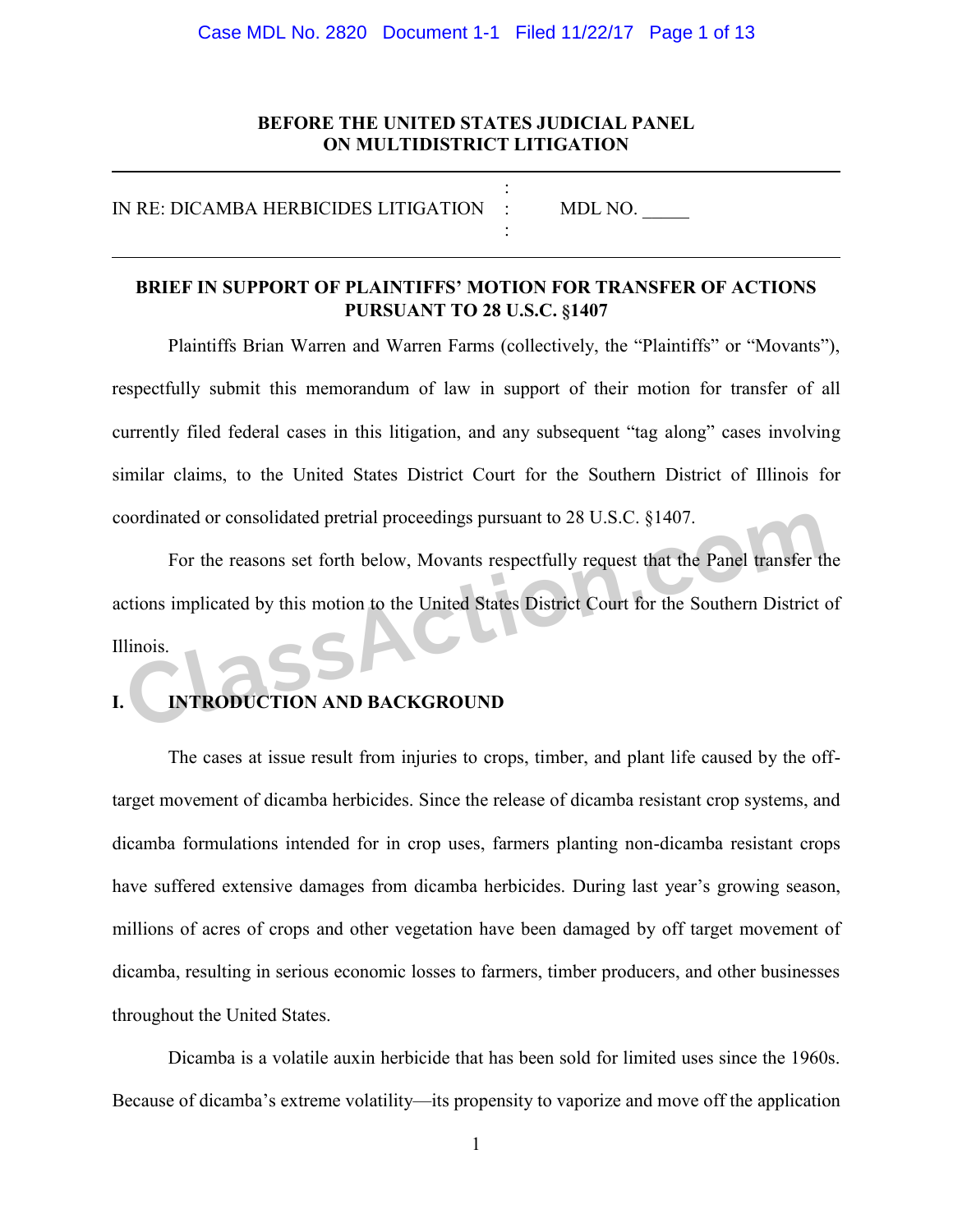#### Case MDL No. 2820 Document 1-1 Filed 11/22/17 Page 2 of 13

target as a gas—and high toxicity to commodity crops, dicamba has not traditionally been used during the crop growing season. Dicamba has traditionally been used only for controlling weeds before planting or after harvest, when there is minimal risk of exposing commodity crops. However, defendants in these actions recently began marketing dicamba herbicides for novel and unsafe uses during the crop growing season.

In response to the impending loss of patent protections for its Roundup herbicide and genetically modified Roundup resistant crops, and to the proliferation of weeds that have grown resistant to Roundup, Monsanto began developing new genetically modified crops that would be resistant to the herbicide dicamba. BASF, which had a long history manufacturing and formulating various dicamba herbicides, entered into several joint licensing agreements with Monsanto to formulate new dicamba herbicides that could be used during the growing season in Monsanto's dicamba resistant crops. Through these joint licensing agreements, Monsanto and BASF jointly developed, tested, and manufactured new formulations of dicamba that were intended to be used during the crop growing season as in-crop, over the top herbicides. Pursuant to these efforts and agreements, Monsanto would go on to sell the dicamba herbicide Xtendimax, and BASF would go on to sell the dicamba herbicide Engenia. Monsanto further licensed its dicamba formulation to Dupont for sale as the herbicide Fexapan.

Before the 2017 growing season, Monsanto, BASF, and Dupont received approval to sell these new dicamba formulations for in-crop usage with Monsanto's dicamba resistant soybean and cotton varieties. Dupont also received licenses from Monsanto to sell varieties containing Monsanto's dicamba resistant technology. Monsanto, BASF, and Dupont marketed Xtendimax, Engenia, and Fexapan, claiming that they were low volatility herbicides that could be used safely and effectively without fear of off-target movement. In response to such claims, farmers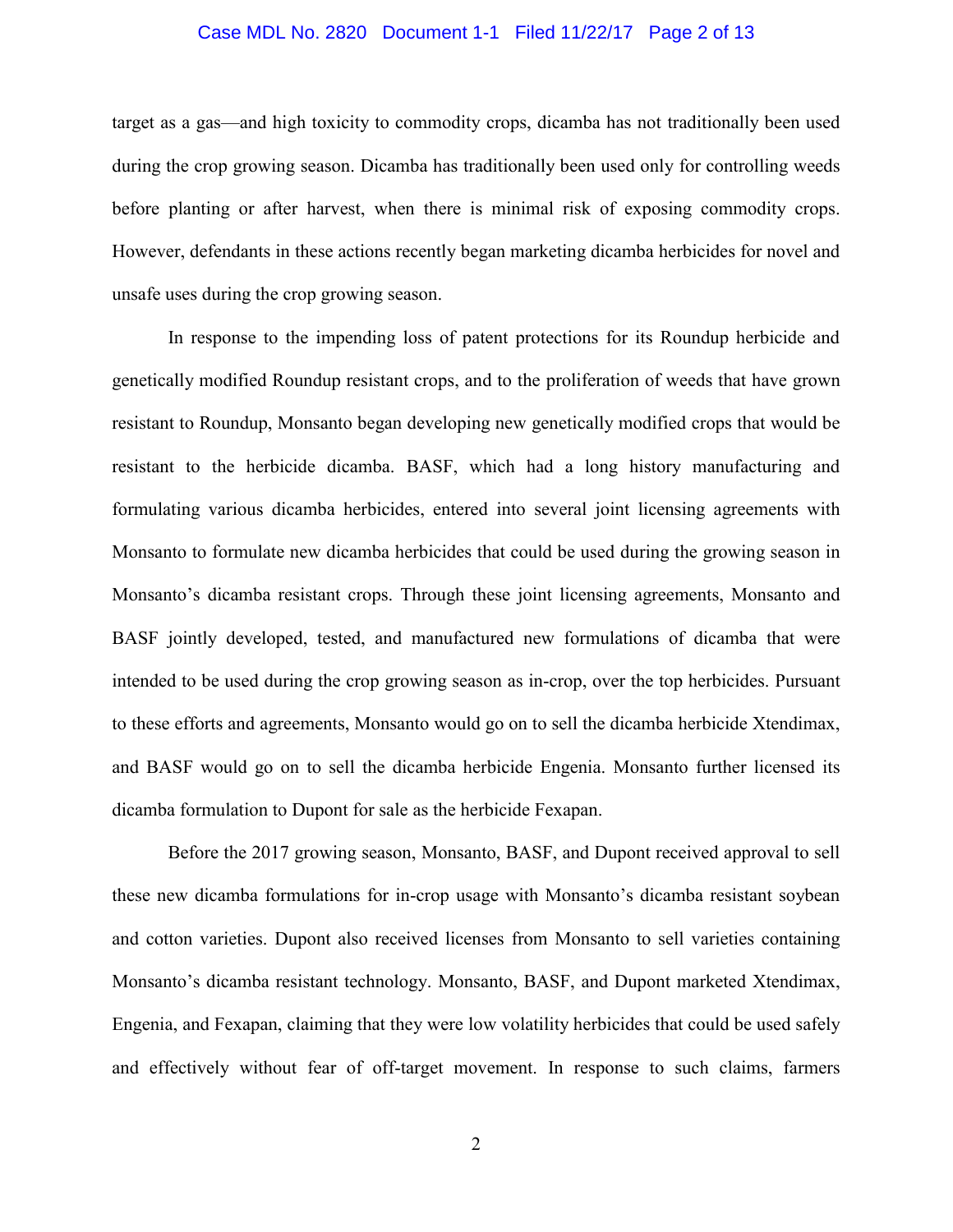### Case MDL No. 2820 Document 1-1 Filed 11/22/17 Page 3 of 13

purchased Monsanto's dicamba resistant Xtend seeds and applied Xtendimax, Engenia, and Fexapan to vast acreages of farmland in 2017. However, there are no peer reviewed trials demonstrating that Xtendimax, Engenia, or Fexapan are appreciably less volatile than older formulations of dicamba, and such claims have not been demonstrated to regulators or independent researchers. In fact, some evidence suggests that there is little difference in the total volatility of Xtendimax, Engenia, or Fexapan, as compared with previously available formulations of dicamba.

The inherent volatility of Xtendimax, Engenia, and Fexapan has caused millions of acres of damage to valuable agricultural commodities and other vegetation. This has resulted in significant economic losses and hardship to farmers, timber producers, and businesses throughout the United States. As of October 15, 2017, there were thousands of complaints reported to Departments of Agriculture across more than 20 States, including Illinois, Indiana, Wisconsin, Iowa, Kentucky, Missouri, Arkansas, Tennessee, Michigan, Ohio, West Virginia, North Carolina, South Carolina, Mississippi, Alabama, Louisiana, Oklahoma, Kansas, Nebraska, South Dakota, North Dakota, and Minnesota. Several States imposed bans or restrictions on the use of dicamba during the 2017, and at least one State has proposed a full ban on dicamba use during the 2018 growing season.

There are nine pending federal cases alleging similar conduct in the following jurisdictions, all of which have been filed in the last year: Southern District of Illinois, District of Kansas, Western District of Missouri, Eastern District of Arkansas, and Eastern District of Missouri. Plaintiffs in these pending actions are geographically diverse, residing in Illinois, Missouri, Arkansas, Mississippi, Kansas and Nebraska. In addition, plaintiffs are represented by a regionally diverse group of law firms from Arkansas, Illinois, Kansas, Louisiana, Minnesota,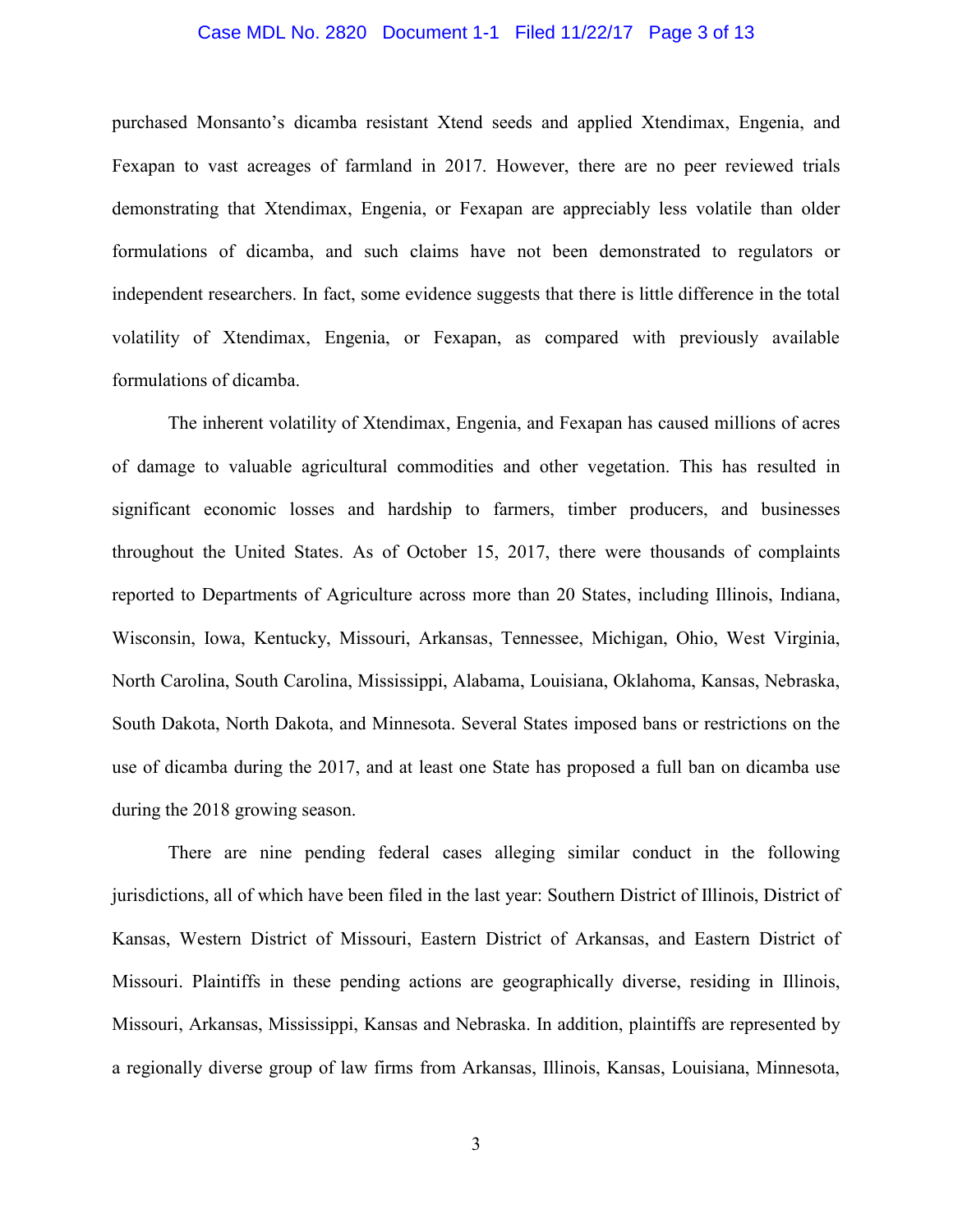### Case MDL No. 2820 Document 1-1 Filed 11/22/17 Page 4 of 13

and Missouri. None of these cases has advanced significantly through discovery, nor toward trial such that transfer would be unduly prejudicial or inefficient. It is anticipated that more cases will be filed nationwide.

Each of these pending federal cases presents a common core of facts, in that each asserts (i) that defendants' dicamba herbicides and dicamba resistant crop systems are defective, and cannot be used safely without egregious risk of harm, (ii) that defendants' dicamba herbicides caused injury to non-target vegetation, and resulted in economic losses to plaintiffs, and (iii) that defendants knew or should have known that such damage was likely to occur, and conspired to cause such damage in order to capture additional market share.

Transfer for coordinated or consolidated pretrial proceedings under 28 U.S.C. §1407 is needed to eliminate duplication, enhance efficiency, convenience the parties and witnesses, and conserve judicial resources. In addition, based on the numerous complex and common questions of fact involved, the compelling need to establish uniform and consistent standards in conducting pretrial discovery and motion practice, and the risk of inconsistent and conflicting rulings on critical procedural and substantive issues, transfer of these actions under 28 U.S.C. §1407 is warranted.

The United States District Court for the Southern District of Illinois is the most appropriate venue for transfer because Illinois is a large soybean producing State, and has seen the second highest amount of acreage damaged by defendants' dicamba herbicides in 2017. The strongest interests in this case are in large soybean producing states like Illinois, and largely rural districts such as the Southern District of Illinois, where a case is pending. Furthermore, the Southern District of Illinois is geographically central to the areas in which dicamba damage has been reported.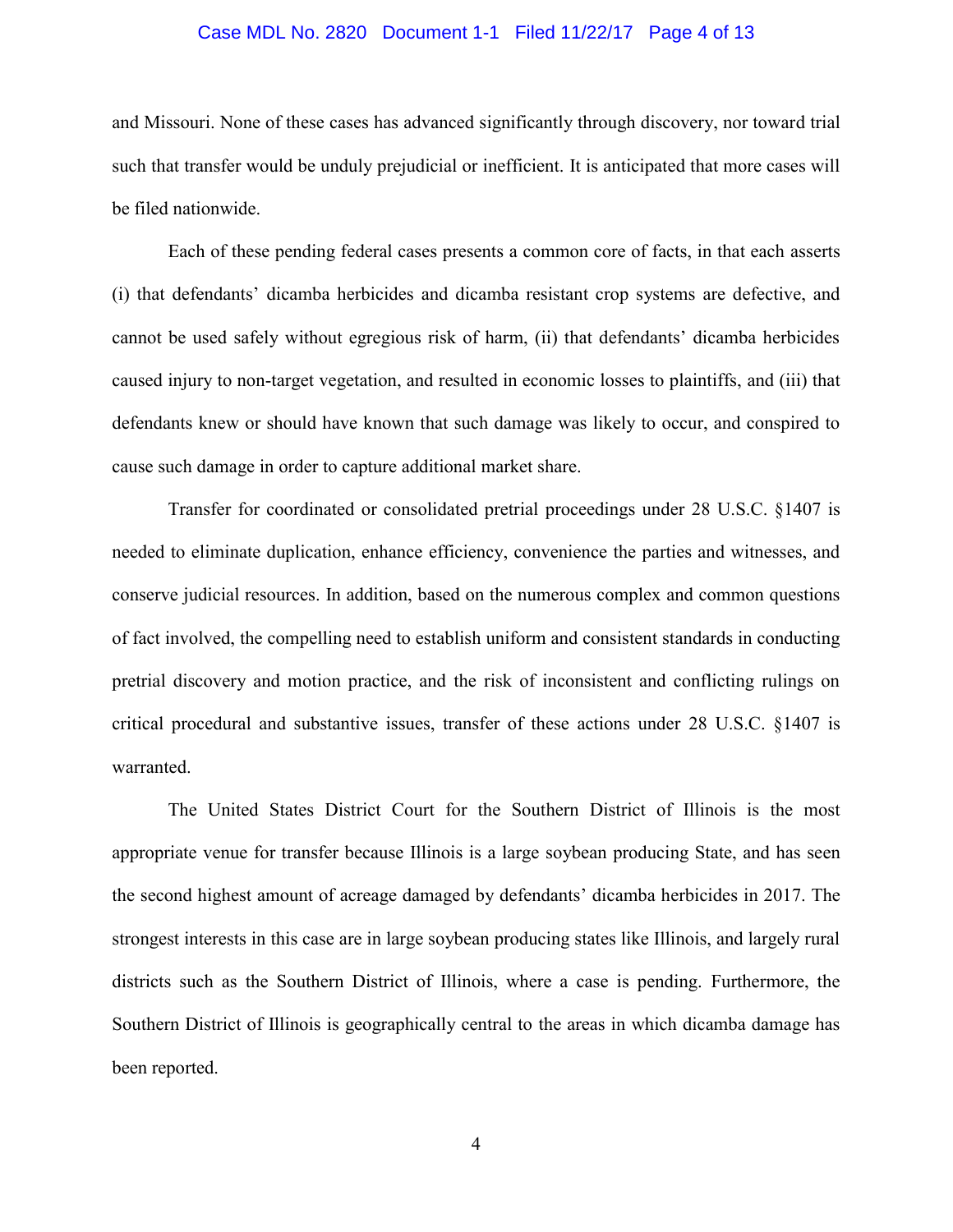#### Case MDL No. 2820 Document 1-1 Filed 11/22/17 Page 5 of 13

The Southern District of Illinois has significant experience handling agricultural disputes, and has demonstrated considerable skill and expertise presiding over complex multidistrict litigation. Accordingly, the Panel should transfer and centralize the related actions currently pending and hereafter filed to the Southern District of Illinois for coordinated or consolidated proceedings.

## **II. ARGUMENT**

The Dicamba actions currently pending in different federal districts meet the requirements for transfer pursuant to 28 U.S.C. §1407, and therefore, transfer of the abovereferenced actions is warranted. Section 1407 authorizes the transfer of two or more civil actions, pending in different districts, for coordinated or consolidated pretrial proceedings, when (1) the "actions involve one or more common questions of fact" (2) transfer "will be for the convenience of parties and witnesses" and (3) transfer "will promote the just and efficient conduct of such actions."

"The multidistrict litigation statute, 28 U.S.C. §1407, was enacted as a means of conserving judicial resources in situations where multiple cases involving common questions of fact were filed in different districts." *Royster v. Food Lion (In re Food Lion)*, 73 F.3d 528, 531-  $32$  ( $4<sup>th</sup>$  Cir. 1996). Two critical goals of Section 1407 are to promote efficiency and consistency. *Illinois Municipal Retirement Fun v. Citigroup, Inc.*, 391 F.3d 844, 852 (7<sup>th</sup> Cir. 2004). The statute "was [also] meant to 'assure uniform and expeditious treatment in the pretrial procedures in multidistrict litigation" and "without it, 'conflicting pretrial discovery demands for documents and witnesses' might 'disrupt the functions of the Federal courts.'" *In re Phenylpropanolamine Prod. Liab. Litig.*, 460 F.3d 1217, 1230 (9<sup>th</sup> Cir. 2006) (quoting H.R. Rep. No. 1130, 90<sup>th</sup> Cong., 2d Sess. 1 (1968) *reprinted in* 1968 U.S.C.C.A.N. 1898, 1899). The alternative to appropriate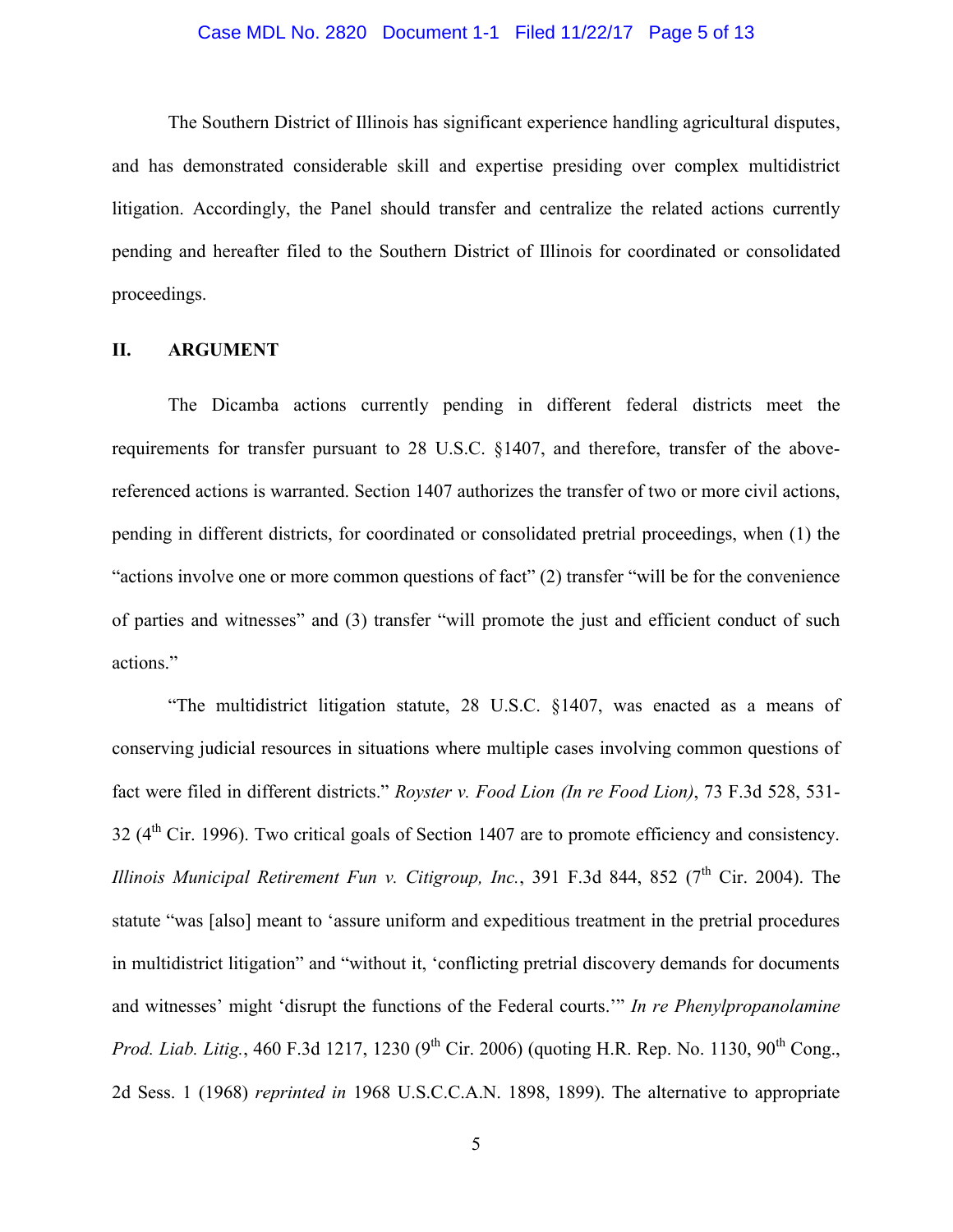### Case MDL No. 2820 Document 1-1 Filed 11/22/17 Page 6 of 13

transfer is "multiplied delay, confusion, conflict, inordinate expense and inefficiency." *Id.*  (quoting *In re Plumbing Fixture Cases*, 298 F. Supp. 484, 495 (J.P.M.L. 1968)).

These actions assert overlapping claims, based on multiple common factual allegations, and will involve several common defenses. Consolidated pretrial treatment under Section 1407 will assist the parties and the courts in avoiding duplicative and conflicting rulings on the common issues in dispute. Granting this motion will also serve the convenience of the parties and witnesses and promote the just and efficient resolution of the litigation.

This Panel has frequently ordered the multidistrict transfer of multiple actions involving genetically modified crops or herbicides. *See In re Starlink Corn Prods. Liab. Litig.*, 152 F. Supp. 2d 1378 (J.P.M.L. 2001), *In re Genetically Modified Rice Litig.*, 543 F. Supp. 2d 1375 (J.P.M.L. 2008), *In re Monsanto Co. Genetically-Engineered Wheat Litig.*, 978 F. Supp. 2d 1373 (J.P.M.L. 2013), *In re Syngenta AG MIR162 Corn Litig.*, 65 F. Supp. 3d 1401 (J.P.M.L. 2014)*, In re Roundup Prod. Liab. Litig.*, 214 F. Supp. 3d (J.P.M.L. 2016). As with past litigation involving improper dissemination of genetically modified crops or unsafe herbicides, centralization will eliminate duplicative discovery; avoid inconsistent pretrial rulings; and conserve the resources of the parties, their counsel and the judiciary.

# **A. These Cases Involve Common Questions of Fact**

The first element of the Section 1407 transfer analysis is whether there are one or more common questions of fact. *See* 28 U.S.C. §1407. The statute, however, does not require a complete identity or even a majority of common questions of fact to justify transfer. *In re Zyprexa Prods. Liab. Litig.*, 314 F. Supp. 2d 1380, 1381 (J.P.M.L. 2004).

Here, there is no question that these cases share a common core of operative factual allegations. Plaintiffs all bring action for damages caused by defendants' defective herbicides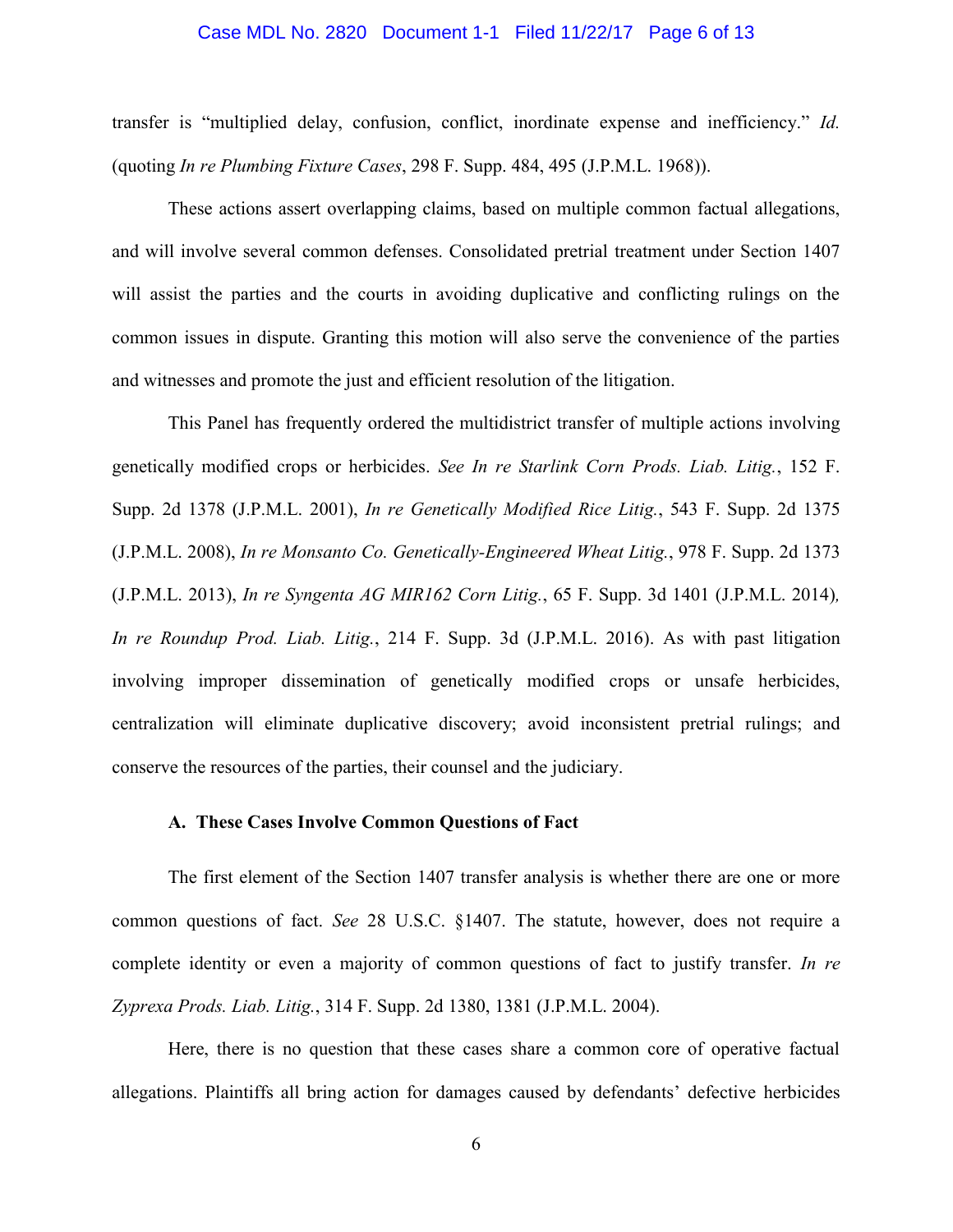### Case MDL No. 2820 Document 1-1 Filed 11/22/17 Page 7 of 13

and crop systems. Each plaintiff claims that defendants knew of the inherent risks of dicamba herbicides and dicamba resistant crop systems, yet failed to properly inform regulators, customers, or the general public. Plaintiffs similarly rely on the same conduct, marketing, labeling, and regulatory history as a basis for their claims. Plaintiffs each contend that defendants improperly designed, manufactured, and marketed dicamba herbicides and dicamba resistant crops. Because the factual assertions in each of the instant actions are similar, and many important legal issues in dispute will also be nearly identical, transfer and coordination or consolidation of these actions is highly appropriate. *See In re "Factor VII or IX Concentrate Blood Prods." Prod. Liab. Litig.*, 853 F. Supp. 454, 455 (J.P.M.L. 1993).

Not all fact questions raised by these actions are common, but while it is relevant to the transfer analysis, it is not necessary that the cases allege all of the exact same claims or injuries resulting from defendants' marketing and sale of defective dicamba herbicides and dicamba resistant crop systems. As the Panel has observed, "transfer under Section 1407 has the salutary effect of placing related actions before a single judge who can formulate a pretrial program that: (1) allows discovery with respect to any individual issues or claims to proceed concurrently with pretrial proceedings on common issues…and (2) ensures that pretrial proceedings will be conducted in a streamlined manner leading to the just and expeditious resolution of all actions to the overall benefit of the parties." *In re Genetically Modified Rice Litig.*, 543 F. Supp. 2d 1375 (J.P.M.L. 2008). *See also, In re Kugel Mesh Hernia Patch Prods. Liab. Litig.*, 493 F. Supp. 2d 1371 (J.P.M.L. 2007) ("we have often found centralization appropriate where a common defect was alleged, even where the alleged injuries, varied.").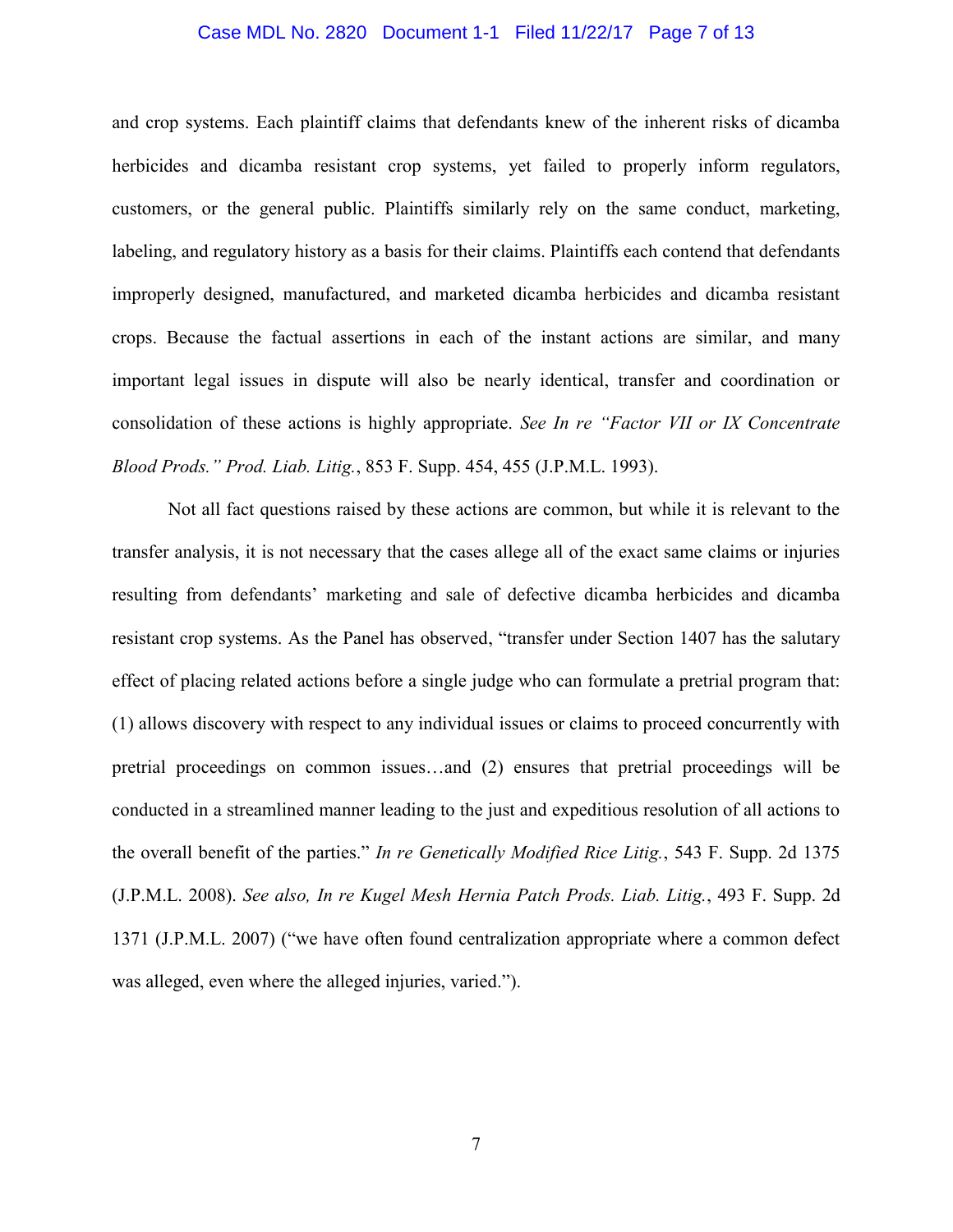# **B. Transfer Will Serve the Convenience of the Parties and Prevent Duplicative Discovery.**

The convenience of the parties and prevention of duplicative discovery also favor transfer. *See* 28 U.S.C. §1407. The discovery between all actions will be largely the same, as they all concern defendants' common actions with respect to the commercialization of dicamba herbicides and dicamba resistant crop systems. If these cases continue to proceed separately, there will be substantial duplicative discovery because of the many overlapping issues of fact and law. Multiple cases could involve the repetitive depositions of the same company representatives, other current and former employees, and expert witnesses, as well as production of the same records, and responses to duplicative interrogatories and document requests in jurisdictions around the country. *See, e.g., In re Pilot Flying J Fuel Rebate Contract Litigation (No. II),* 11 F. Supp. 3d 1351, 1352 (J.P.M.L. 2014).

These actions also involve complicated issues concerning the chemistry of defendants' dicamba herbicides, the effect of exposure on a variety of non-target vegetation, and the adequacy of defendants' pre-market testing and regulatory submissions, which will likely require extensive expert discovery and several Daubert hearings. While movants anticipate additional filings, even the current level of litigation would benefit from transfer and coordinated proceedings, given the allegations of these complaints and the complexities presented by the common and overlapping issues. *See In re Roundup Prod. Liab. Litig.*, 214 F. Supp. 3d (J.P.M.L. 2016) ("Even if no additional actions are filed, the present number of cases, districts, and involved counsel, as well as the complexity of the issues presented, warrants centralization.") Absent transfer, the federal court system will be forced to administer related actions across multiple venues, all proceeding on potentially different pretrial schedules and subject to different judicial decision-making and local procedural requirements.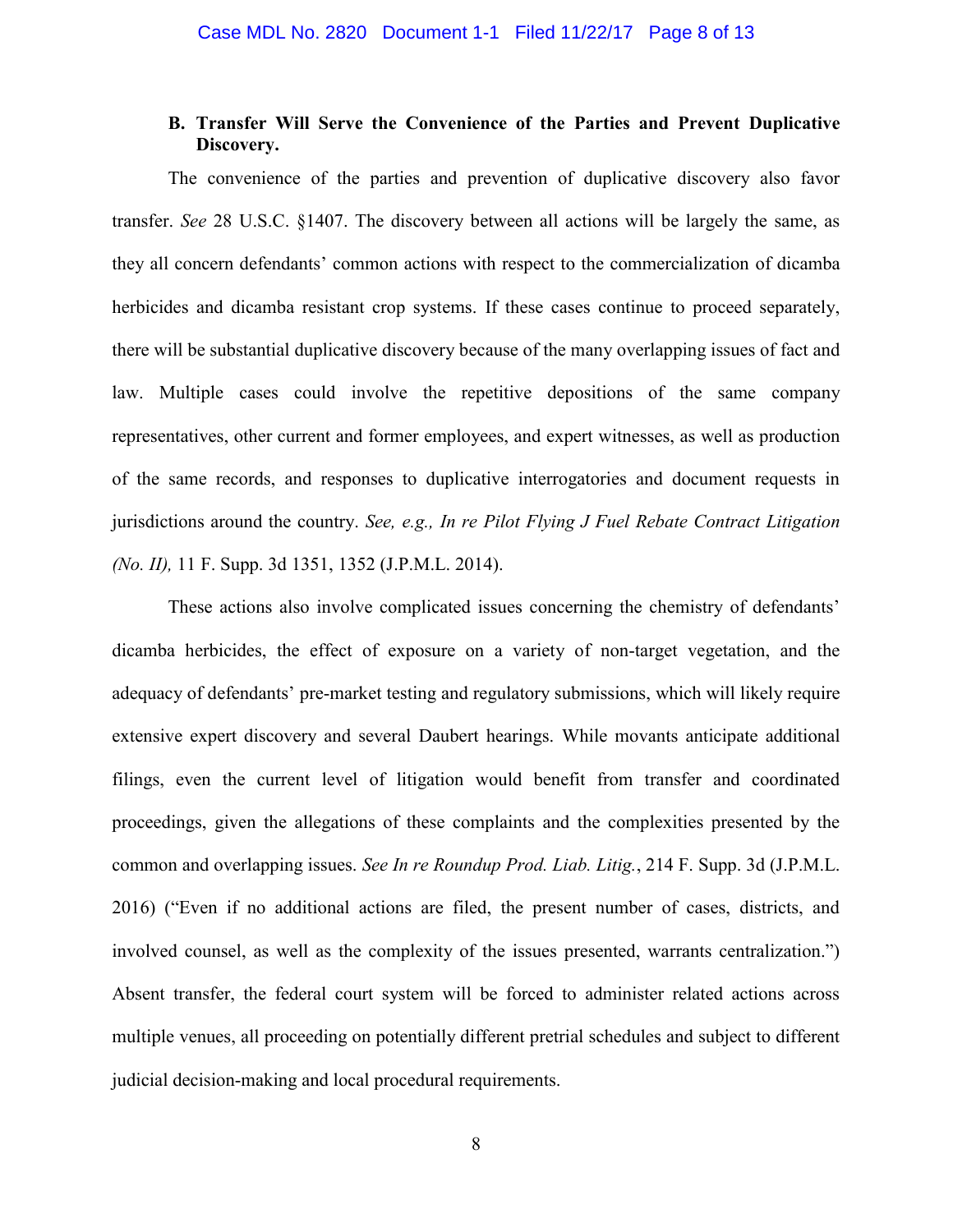### Case MDL No. 2820 Document 1-1 Filed 11/22/17 Page 9 of 13

None of the pending cases have progressed to the point where significant efficiencies will be forfeited through transfer to an MDL proceeding. This Panel has routinely recognized that consolidating litigation in one court benefits both plaintiffs and defendants. For example, pretrial transfer would reduce discovery delays and costs for plaintiffs, and permit plaintiffs' counsel to coordinate their efforts and share the pretrial workload. *In re Phenylpropanolamine (PPA) Prods. Liab. Litig.*, 173 F. Supp. 2d 1377, 1379 (J.P.M.L. 2001) ("And it is most logical to assume that prudent counsel will combine their forces and apportion their workload in order to streamline the efforts of the parties and witnesses, their counsel and the judiciary, thereby effectuating an overall savings of cost and a minimum of inconvenience to all concerned.") For defendants, national or general expert depositions will be coordinated, document production will be centralized, and travel for its current and former employees will be minimized, since they will only have to appear in one location rather than multiple districts around the country. *See, e.g., In re Enfamil Lipil*, 764 F. Supp. 2d 1356, 1357 (J.P.M.L. 2011) ("Centralizing the actions will allow for the efficient resolution of common issues and prevent unnecessary or duplicative pretrial burdens from being placed on the common parties and witnesses.").

# **C. Transfer Will Promote the Just and Efficient Conduct of These Actions.**

The panel recognizes multiple factors as informing whether the just and efficient conduct of a litigation will be advanced by transfer, including: (i) avoidance of conflicting rulings in various cases; (ii) prevention of duplication of discovery on common issues; (iii) avoidance of conflicting and duplicative pretrial conferences; (iv) advancing judicial economy; and (v) reducing the burden on the parties by allowing division of workload among several attorneys. *See, e.g., In re Endangered Species Act Section 4 Deadline Litig.*, 716 F. Supp. 2d 1369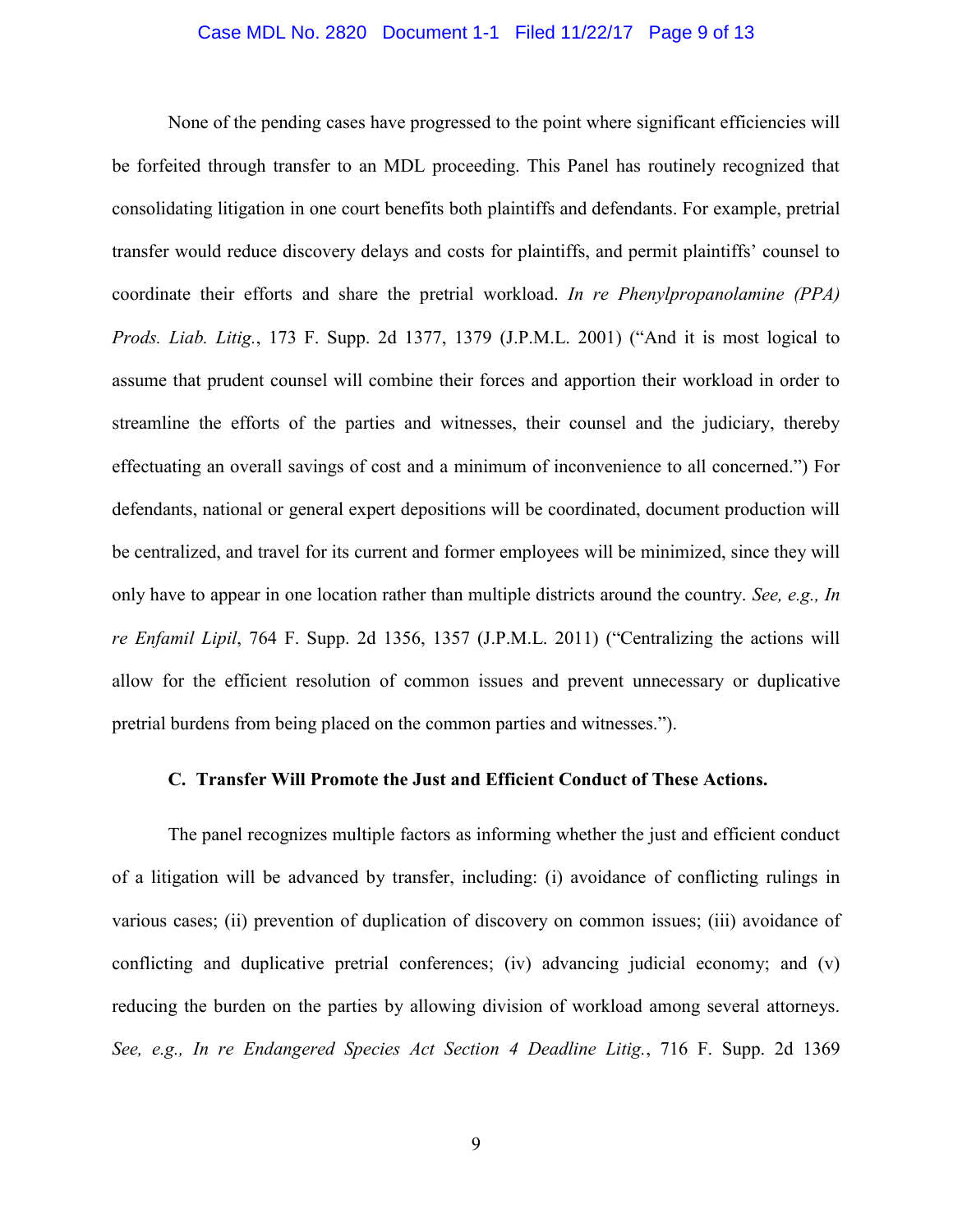### Case MDL No. 2820 Document 1-1 Filed 11/22/17 Page 10 of 13

(J.P.M.L. 2010); *In re Bristol Bay, Alaska, Salmon Fishery Antitrust Litigation*, 424 F. Supp. 504, 506 (J.P.M.L. 1976).

All of these factors will be advanced by transfer here. As the litigation stands now, there are nine federal cases spread across five jurisdictions. It is likely that more cases will be filed in additional jurisdictions. Under this status quo, several federal courts will be ruling on many common factual and legal issues presented in these cases. The presence of numerous counsel, plaintiffs, and courts currently involved in this litigation throughout the country raises a clear risk of conflicting rulings, with the potential to generate significant confusion among the parties, as well as inconsistent obligations on the defendants.

By contrast, a single MDL judge coordinating pretrial discovery and ruling on pretrial motions in all of these federal cases at once will help reduce witness inconvenience, the cumulative burden on the courts, and the litigation's overall expense, as well as minimizing the potential for conflicting rulings. *See e.g., In re Starlink Corn Prods. Liab. Litig.*, 152 F. Supp. 2d 1378 (J.P.M.L. 2001), *In re Genetically Modified Rice Litig.*, 543 F. Supp. 2d 1375 (J.P.M.L. 2008), *In re Monsanto Co. Genetically-Engineered Wheat Litig.*, 978 F. Supp. 2d 1373 (J.P.M.L. 2013), *In re Syngenta AG MIR162 Corn Litig.*, 65 F. Supp. 3d 1401 (J.P.M.L. 2014)*, In re Roundup Prod. Liab. Litig.*, 214 F. Supp. 3d (J.P.M.L. 2016). Centralization will also eliminate duplicative discovery, prevent inconsistent pretrial rulings, and conserve the resources of the parties, their counsel and the judiciary. As the Panel has recognized, "centralization will enable the transferee judge to make consistent rulings on such discovery disputes from a global vantage point" and will otherwise prevent inconsistent pretrial rulings on common factual issues. *In re Yamaha*, 597 F. Supp. 2d 1377, 1378.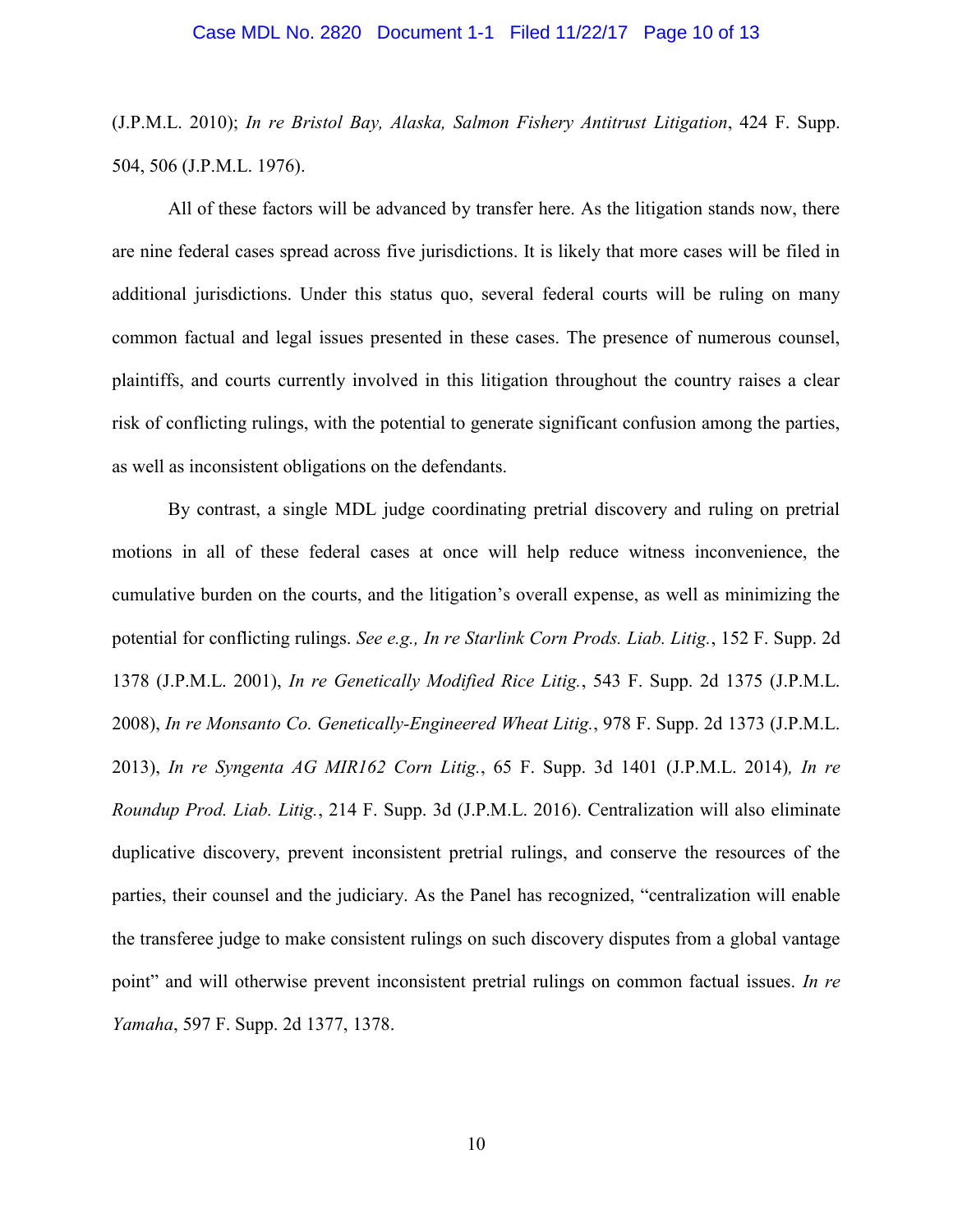## **D. The Proper Transferee Forum is the Southern District of Illinois.**

The Southern District of Illinois best meets the objective of a forum that advances "the convenience of the parties and will promote the just and efficient conduct" of these actions. 28 U.S.C. §1407.

The Southern District of Illinois' geographically central location and accessibility commend it for this nationwide products liability litigation. *See In re Pradaxa (Dabigatran Etexilate) Prods.*, 883 F. Supp. 2d 1355 (J.P.M.L. 2012). The strongest interests in this case are in large soybean producing states like Illinois, and largely rural areas such as the Southern District of Illinois, where a case is pending. Illinois is annually one of the largest soybean producing States in the nation, and has been heavily affected by the manufacture and sale of dicamba herbicides and dicamba resistant crop systems. In 2017, there were 245 reports of dicamba damage in Illinois, representing an estimated 600,000 acres of damage. Only one State is estimated to have suffered more damaged acres than Illinois. Other States reporting dicamba damage in 2017 include Illinois, Indiana, Wisconsin, Iowa, Kentucky, Missouri, Arkansas, Tennessee, Michigan, Ohio, West Virginia, North Carolina, South Carolina, Mississippi, Alabama, Louisiana, Oklahoma, Kansas, Nebraska, South Dakota, North Dakota, and Minnesota. The Southern District of Illinois is geographically central to these affected areas. The Southern District of Illinois is also within close proximity to Monsanto's Corporate Headquarters in St. Louis, MO and Monsanto's research facility in Monmouth, IL, at which Monsanto and BASF conducted joint testing and development prior to the marketing of Xtendimax and Engenia. Due to its close proximity to these locations, and to areas affected by dicamba damage, the Southern District of Illinois is geographically central to the locations in which a significant portion of the witnesses, documents, and physical damage at issue in this litigation are likely to be located. The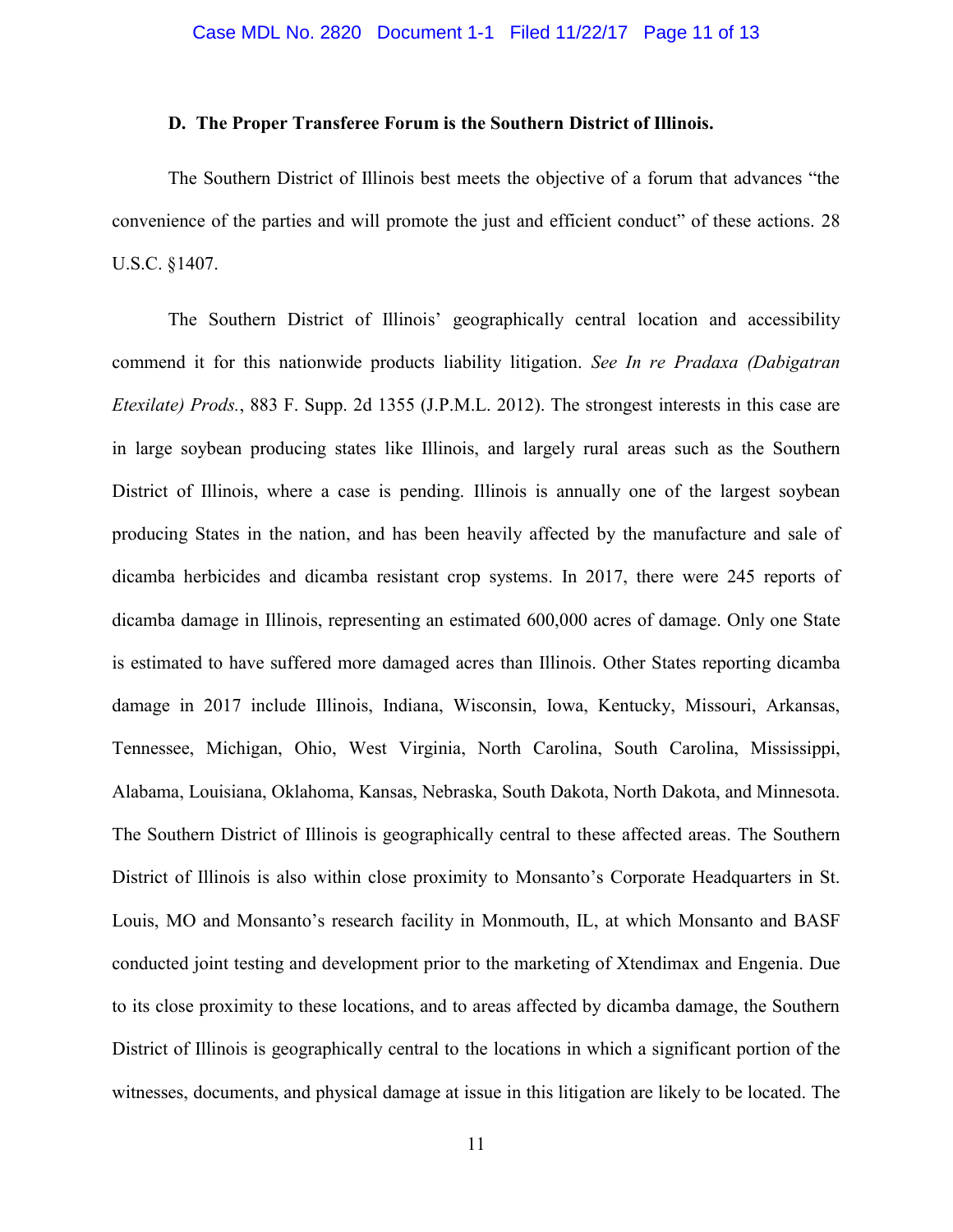## Case MDL No. 2820 Document 1-1 Filed 11/22/17 Page 12 of 13

Southern District of Illinois is also geographically accessible to counsel and parties involved in this litigation.

Finally, the Panel has analyzed the experience of a potential transferee forum in managing complex multidistrict litigation. *See, e.g., In re Janus Mutual Funds Investment Litig.,*  310 F. Supp. 2d 1359, 1361 (J.P.M.L. 2004) ("Thus we have searched for a transferee district with the capacity and experience to steer this litigation on a prudent course".) The Southern District of Illinois has considerable experience in conducting numerous consolidated and complex actions. *See In re Yasmin, Yaz (Drospirenone) Marketing, Sales*, 655 F. Supp. 2d 1343 (J.P.M.L. 2009), *In re Pradaxa (Dabigatran Etexilate) Prods.*, 883 F. Supp. 2d 1355 (J.P.M.L. 2012). While centralization before any of the skilled judges currently assigned to the Southern District of Illinois would be appropriate, the Panel has recognized that Judge Herndon is "an experienced MDL judge" who "has deftly presided over" other complex products liability litigations. *In re Pradaxa (Dabigatran Etexilate) Prods.*, 883 F. Supp. 2d 1355 (J.P.M.L. 2012).

# **III. CONCLUSION**

For the reasons stated herein, Plaintiffs respectfully request that the Panel transfer the Dicamba actions described herein, as well as any similar "tag along" cases subsequently filed, to the Southern District of Illinois, for coordinated pretrial proceedings.

Dated: November 22, 2017 Respectfully submitted,

/s/ René F. Rocha III

René F. Rocha III MORGAN & MORGAN—COMPLEX LITIGATION GROUP

 $\mathcal{L}_\text{max}$  , where  $\mathcal{L}_\text{max}$  and  $\mathcal{L}_\text{max}$